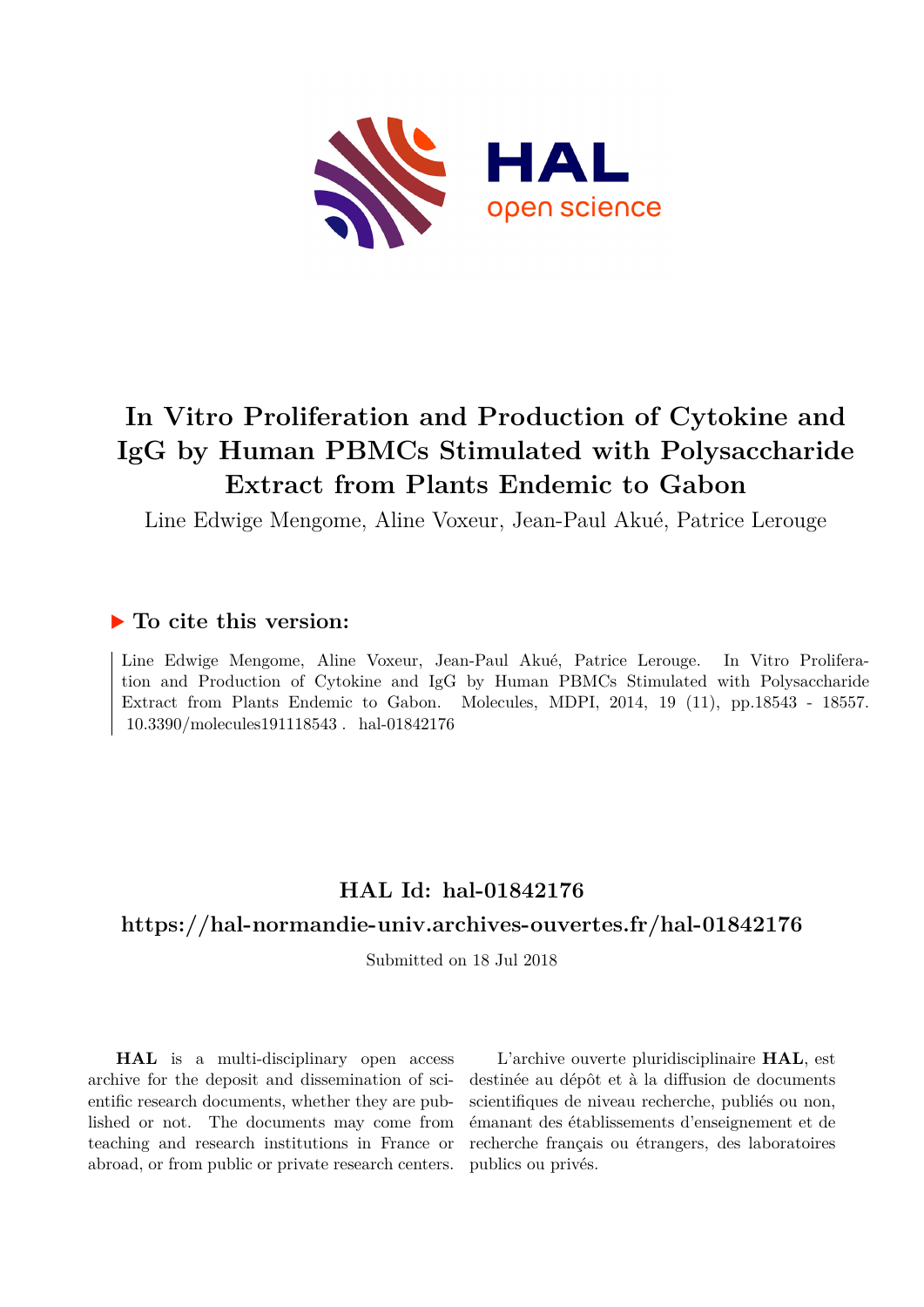*molecules*  **ISSN 1420-3049**  www.mdpi.com/journal/molecules **OPEN ACCESS**

*Article* 

# *In Vitro* **Proliferation and Production of Cytokine and IgG by Human PBMCs Stimulated with Polysaccharide Extract from Plants Endemic to Gabon**

**Line Edwige Mengome 1,3, Aline Voxeur 3,†, Jean Paul Akue 2,\* and Patrice Lerouge 3** 

- <sup>1</sup> Institutde Pharmacopée et de MédecineTraditionnelles (IPHAMETRA), BP 1935 Libreville, Gabon; E-Mail: linemengome@yahoo.fr
- <sup>2</sup> Centre International de Recherches Médicales de Franceville (CIRMF), BP 769 Franceville, Gabon
- <sup>3</sup> Laboratoire Glyco-MEV, IRIB, Université de Rouen, 76821 Mont-Saint-Aignan, France; E-Mails: a.voxeur@gmail.com (A.V.); patrice.lerouge@univ-rouen.fr (P.L.)
- **†** Current address: Institut Jean-Pierre Bourgin UMR1318 INRA-AgroParisTech, INRA Centre de Versailles-Grignon, Route de St-Cyr (RD10), 78026 Versailles Cedex, France.
- **\*** Author to whom correspondence should be addressed; E-Mail: jpakue@yahoo.fr; Tel.: +241-67-70-92; Fax: +241-67-72-95.

External Editor: Isabel C. F. R. Ferreira

*Received: 6 August 2014; in revised form: 7 October 2014 / Accepted: 8 October 2014 / Published: 13 November 2014* 

**Abstract:** Polysaccharides were extracted from seven plants endemic to Gabon to study their potential immunological activities. Peripheral blood mononuclear cell (PBMC)  $(5 \times 10^5 \text{ cells/mL})$  proliferation, cytokine and immunoglobulin G (IgG) assays were performed after stimulation with different concentrations of polysaccharide fractions compared with lipopolysaccharides (LPS) and concanavalin A (ConA) from healthy volunteers. The culture supernatants were used for cytokine and IgG detection by enzyme-linked immunosorbent assay (ELISA). The results show that pectin and hemicellulose extracts from *Uvaria klainei*, *Petersianthus macrocarpus*, *Trichoscypha addonii*, *Aphanocalyx microphyllus*, *Librevillea klaineana*, *Neochevalierodendron stephanii* and *Scorodophloeus zenkeri* induced production levels that were variable from one individual to another for IL-12 (3–40 pg/mL), IL-10 (6–443 pg/mL), IL-6 (7–370 pg/mL), GM-CSF (3–170 pg/mL) and IFN-γ (5–80 pg/mL). Only hemicelluloses from *Aphanocalyx microphyllus* produce a small amount of IgG ( $OD = 0.034$ ), while the proliferation of cells stimulated with these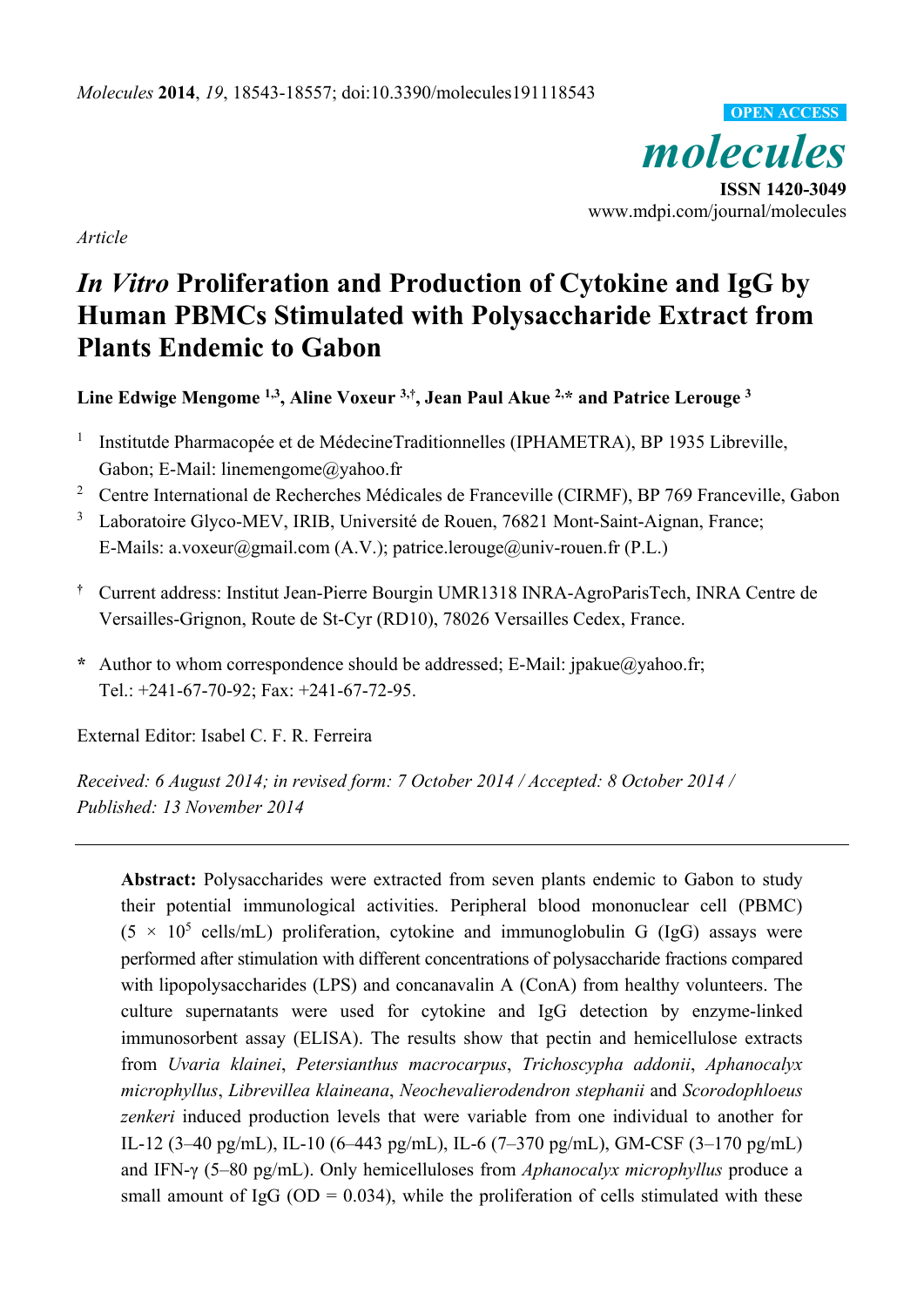polysaccharides increased up to 318% above the proliferation of unstimulated cells. However, this proliferation of PBMCs was abolished when the pectin of some of these plants was treated with endopolygalacturonase ( $p < 0.05$ ), but the trend of cytokine synthesis remained the same, both before and after enzymatic treatment or saponification. This study suggests that these polysaccharides stimulate cells in a structure-dependent manner. The rhamnogalacturonan-I (RGI) fragment alone was not able to induce the proliferation of PBMC.

**Keywords:** pectins; hemicelluloses; cytokines; IgG; human PBMCs; endemic plants; Gabon

#### **1. Introduction**

Infectious diseases and immune-system diseases are still highly prevalent despite the modern treatments available (grafting, thymic injection, *etc.*). The immune system operates at two different levels: innate immunity and adaptive immunity. Innate immunity involves an unspecific factor or mechanism, such as the skin barrier, pH, enzymes, natural antibodies, certain cells or interleukin-like interferon-γ [1–3]. In contrast, adaptive immunity requires a reaction between a foreign body (antigen) and a receptor in the host. These receptors are carried by lymphocyte cells (TCR, BCR), which are divided into two families: B lymphocytes and T lymphocytes. However, the lymphocytes recognize the antigen only when an antigen presents cell-like macrophages or dendritic cells carrying a major histocompatibility complex (MHC) on its surface. This cell presents the antigens to lymphocytes to induce an immune reaction. It has been shown that the immune reaction can be polarized under stimulation. Therefore, under the influence of certain stimuli, the immune reaction can be oriented toward the Th1 subset, characterized by the prominent synthesis of cytokine-like interferon-γ, IL-2, *etc.*, or Th2, characterized by the prominent synthesis of IL-4, IL-5, IL-6 and IL-10 [4]. This suggests that the course of the immune response can be influenced by external factors. Plants have been used for many centuries [5–7], and the efficacy of plant decoctions has been shown in several reports. However, most of the studies on plants are based on their secondary metabolites, although a few studies have investigated the immunostimulant activities of plant polysaccharides [8–10]. However, because of their vast structural diversity, which suggests variability in their biological activities, further studies are needed to fully understand their biological properties. Furthermore, few studies have been carried out specifically on parietal polysaccharides from endemic plants in Gabon, the subject of this study.

# **2. Results and Discussion**

#### *2.1. Plant Samples*

Four classes of plants endemic in Gabon were studied: Magnoliales, Ericales, Sapindales and Fabales (Table 1). Magnoliales is represented by *Uvaria klainei*, an Annonaceae only found in Gabon. The second class is Ericales, represented by *Petersianthus macrocarpus*, a member of the Lecythidaceae family that is widespread in tropical Africa (Guinea to Angola and the Democratic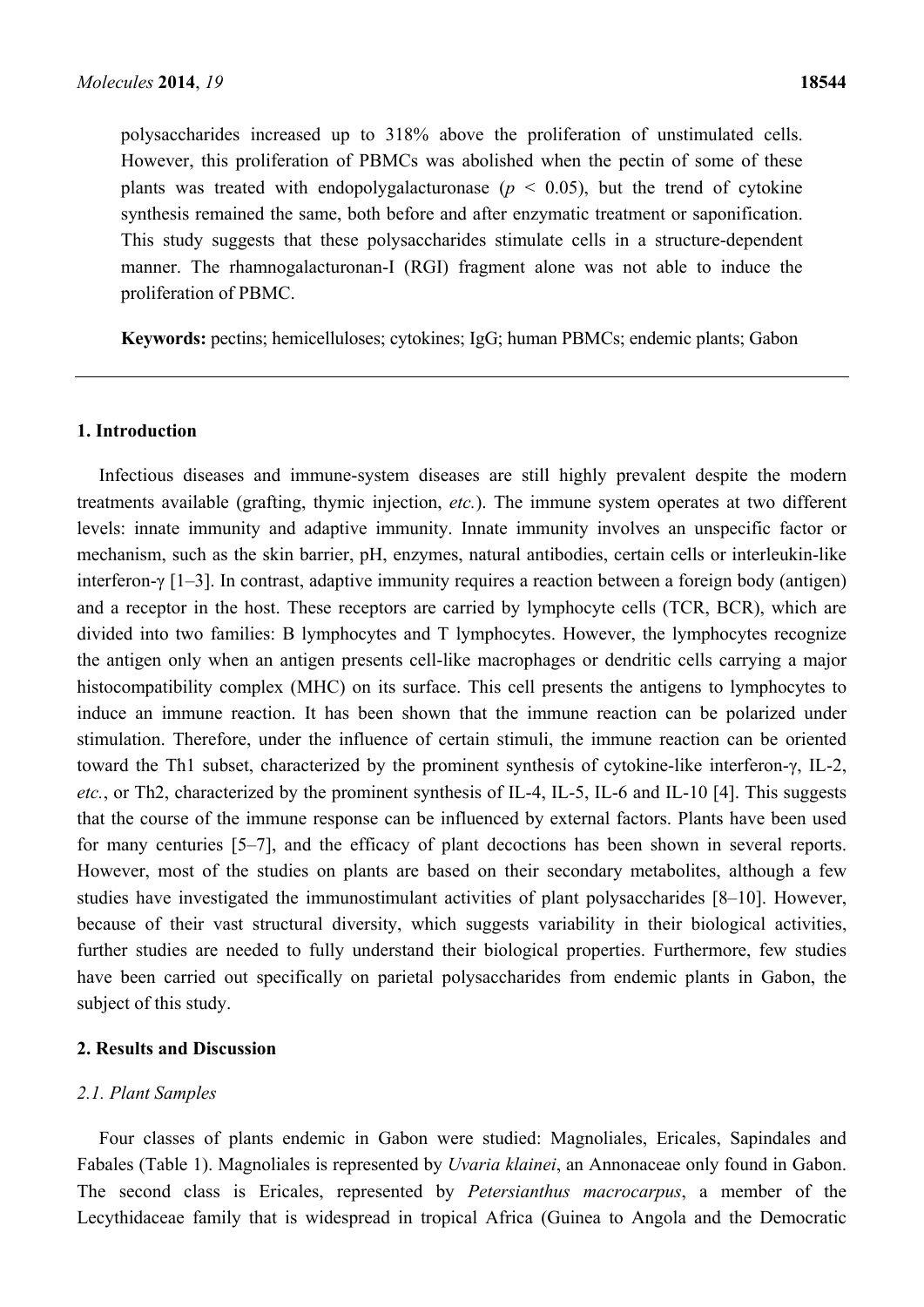Republic of Congo). In Gabon, this species is found frequently in the north. It is used as an antiseptic, for cicatrizing and to treat lumbago and venereal disease. Sapindales is the third class represented by *Trichoscypha addonii*, an Anacardiaceae that has spread out from tropical Africa: its bark is usually used to treat dysentery and amenorrhea. Four Fabaceae-Caesalpinioideae in the Fabales class are represented by *Aphanocalyx microphyllus*, which is found throughout central Africa; *Librevillea klaineana* is only found in Gabon and is used to treat venereal disease; *Neochevalierodendron stephanii*, found in the equatorial forest, is used as an antibiotic; *Scorodophloeus zenkeri*, found throughout Africa, is used as a spice and treats high blood pressure and respiratory disease. The bark, stems or leaves of these plants are used (Table 1).

| Angiosperm<br>Phylogeny | <b>Plants, Family and Names</b><br><b>Used</b>                   |                             | Part and<br><b>Names Used</b> | <b>Traditional</b><br><b>Action</b>                          | <b>References</b> |
|-------------------------|------------------------------------------------------------------|-----------------------------|-------------------------------|--------------------------------------------------------------|-------------------|
| <b>Magnoliales</b>      | Uvaria klainei Pierre ex<br>Engl. & Diels; Annonaceae            |                             | Leaves (UkL)                  |                                                              |                   |
|                         |                                                                  |                             | Stems (UkS)                   |                                                              |                   |
| <b>Ericales</b>         | Petersianthus macrocarpus<br>(P. Beauv.) Liben;<br>Lecythidaceae |                             | Barks (PmB)                   | Antiseptic, abortive,<br>hypotensive                         | [11, 12]          |
| <b>Sapindales</b>       | Trichoscypha addonii De<br>wild; Anacardiaceae                   |                             | Barks (TaB)                   | Dysentery,<br>amenorrhea                                     | [11]              |
| Fabales                 | Aphanocalyx<br><i>microphyllus</i> (Harms)                       | Fabaceae - Caesalpinioideae | Barks (AmB)                   |                                                              |                   |
|                         | Weiring<br>Librevillea klaineana<br>(Pierre ex Harms)            |                             | Barks (LkB)                   | Venereal disease                                             |                   |
|                         | Hoyle<br>Neochevalierodendro<br><i>n</i> stephanii A. Chev.)     |                             | Leaves (NsL)                  | Antibiotic                                                   | [11]              |
|                         | J. Léonard<br>Scorodophloeus<br>zenkeri Harms                    |                             | Barks (SzB)                   | Spice; treats high<br>blood pressure,<br>respiratory disease |                   |

**Table 1.** List of plants endemic to Gabon investigated in this study. Please carefully check the table.

# *2.2. Isolation and Chemistry of Polysaccharides*

The nature and structures of polysaccharides isolated from the bark, leaves or stems of some of these endemic plants have been described elsewhere [13]. Briefly, the natural substances were heated in boiling 70% alcohol. Insoluble materials were then successively treated with ammonium oxalate and KOH 1 M and 4 M (Figure 1). The fractions solubilized with ammonium oxalate (called oxa) mainly contained pectic polysaccharides. Their sugar composition indicates that galacturonic acid (GalUA), rhamnose (Rha), galactose (Gal) and arabinose (Ara) are the main constitutive monosaccharides. As a consequence, these fractions contain homogalacturonan (HG), which is a polymer of repeated units of  $\alpha(1-4)$ -D-GalUA that can be methyl-esterified and acetyl-esterified, and rhamnogalacturonan I (RG-I),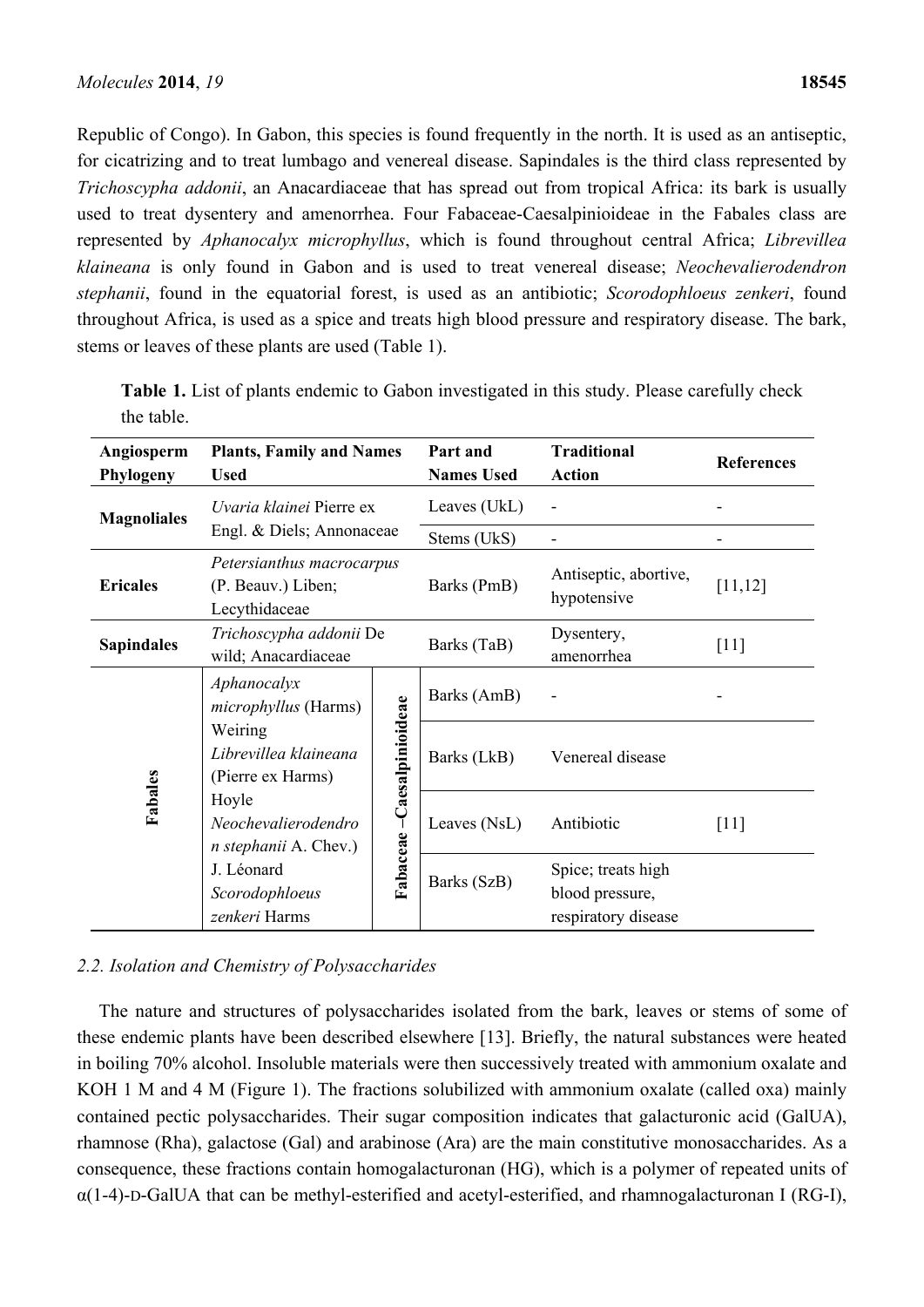which consists of the repeating disaccharide,  $\alpha(1-4)$ -D-GalUA- $\alpha(1-2)$ -L-Rha, substituted with a wide variety of side chains attached to the rhamnosyl residues, ranging from monomers to large oligosaccharides, such as  $β(1-4)$ -D-galactan and  $α(1-5)$ -L-arabinan. The ratio between GalUA and Rha in pectic extracts varied between two and five, indicating that these fractions contained various proportions of HG and RG-I. To better characterize which part of these pectic polysaccharides was responsible for the activities observed, pectic fractions were either saponified with NaOH to remove methyl and acetyl ester groups linked to GalUA residues or saponified and then treated with an endopolygalacturonase (EPG) to remove HG chains (Figure 1) [13]. The sugar composition of the resulting enzyme-treated fractions indicated that the GalUA/Rha ratio is about one, as expected for a pure RG-I fraction [13].

**Figure 1.** Scheme for the isolation of pectic and hemicellulosic fractions and the effects of endopolygalacturonase (EPG) and saponification by NaOH on the pectic material. Monosaccharides: galacturonic acid (GalUA), yellow; rhamnose (Rha), white; galactose (Gal), green; arabinose (Ara), blue; oxa, oxalate.



Fractions solubilized by KOH 1 M (calledK1) and 4 M (K4) are mainly composed of xylose (Xyl) residues, indicating that they contained xylan and/or xyloglucans. In a previous study, the main polysaccharides of hemicellulosic fractions isolated from the leaves and stems of *Uvaria klainei*  and from the bark of *Petersianthus macrocarpus* and *Aphanocalyx microphyllus* were identified as XXXG-type xyloglucans and β(1,4)-xylans substituted by 4-*O*-Me GlcUA residues [13].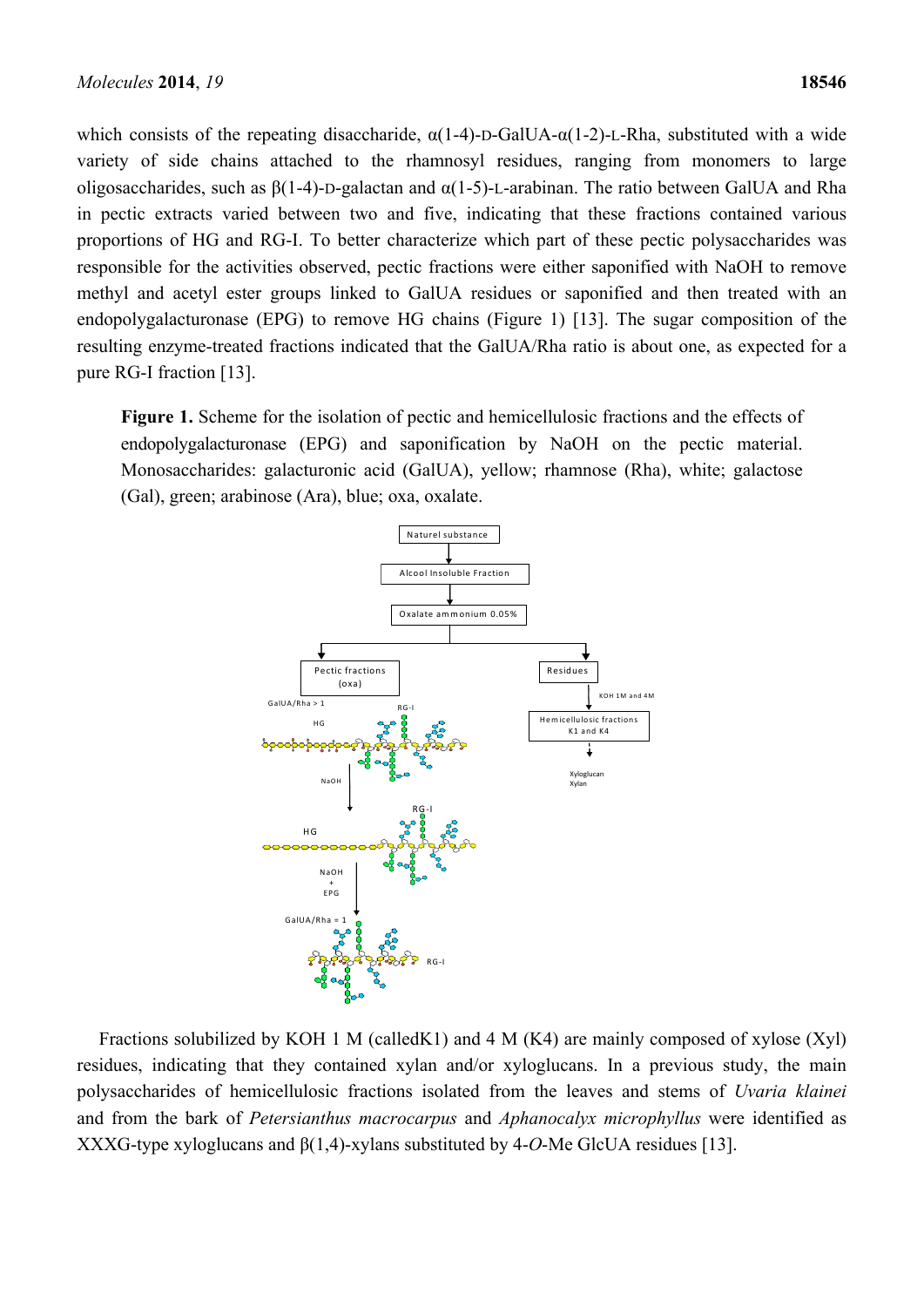## *2.3. Study Population*

The cells from the population tested came from 12 individuals, both males and females (Table 2) with a mean age of 28 years with normal blood parameters, as commonly defined in normal individuals from this area, without any apparent clinical symptoms suggesting a chronic or acute disease.

| <b>Averages</b>              | Men                       | Women                     |  |
|------------------------------|---------------------------|---------------------------|--|
| Age (years)                  | $29.33 \pm 3.1$           | $27.67 \pm 5.6$           |  |
| <b>Weights (Kg)</b>          | $74.17 \pm 6.6$           | $67.17 \pm 10.2$          |  |
| Heights (cm)                 | $171.5 \pm 5.7$           | $159.3 \pm 3.4$           |  |
| Temperature $(^{\circ}C)$    | $37.05 \pm 0.3$           | $37.1 \pm 0.2$            |  |
| <b>Blood-pressure (mmHg)</b> | 106.67/75                 | 108.33/73.33              |  |
| Red corpuscle $(mm3)$        | $4,323,333 \pm 136,666.7$ | $5,098,333 \pm 301,666.7$ |  |
| White corpuscle $(mm3)$      | $3983.33 \pm 783.3$       | $6716.67 \pm 1883.3$      |  |
| Lymphocytes $(mm3)$          | $1904.52 \pm 314.1$       | $2279.57 \pm 699.4$       |  |

**Table 2.** Physical and biological data of volunteers  $(n = 12)$ ; mean  $\pm$  SD.

# *2.4. Analysis of PBMC Proliferation under Polysaccharides Stimulation*

The proliferation tests carried out with the cells of the 12 volunteers (Table 2) showed different degrees of proliferation under polysaccharide stimulation and standard mitogens concanavalin A (ConA) and lipopolysaccharides (LPS). All 12 individuals had significant proliferative activity  $(p < 0.05)$  when stimulated with polysaccharides or standard mitogen (ConA and LPS) compared with the same unstimulated sample. The level of proliferation in the stimulated cells varied from 0% to 798% for females and from 0% to 1263% for males (Figure 2). The highest proliferations were observed with PBMCs stimulated with pectins from the stems and leaves of *Uvaria klainei* (UKSoxa, UKLoxa), and the bark of *Petersianthus macrocarpus* (PMBoxa) and *Aphanocalyx microphyllus* (AMBoxa) (Figure 2). However, the highest proliferation was also seen with PBMCs stimulated with hemicelluloses from the stems and leaves of *Uvaria klainei* (UKSk1, UKLk4) and hemicelluloses from the bark of *Petersianthus macrocarpus* (PMBk1) and *Aphanocalyx microphyllus* (AMBk1) (Figure 2). The variability of the response according to the stimuli suggests the diversity of the stimulating structure. The extracts from oxalate were more reactive, which is not surprising, considering that it has been shown that arabinogalactan type II (HG II) is an immunomodulator [9]. It is known that HG II comes from oxalate-digested extract. Other studies have shown the immunomodulating activity of polysaccharides [8,14–16]. However, this study is the first with plants endemic to Gabon, although polysaccharides from fragments rich in xylan acid extract from *Fleurya aestuans* (Linnaeus) in Gabon have shown increased proliferation of B-cells after stimulation with *Staphylococcus aureus* Cowan A [10].

In addition to the variability of the proliferative response, the level of proliferation is also dose-dependent, as shown in Figure 3 for the pectic fractions from *Uvaria klainei* (UKSoxa) and *Aphanocalyx microphyllus* (AMBoxa) and the hemicellulosic fractions of *Uvaria klainei* (UKSk1) leaves. It is also clear that within the same plant, the activity varies depending on the part used.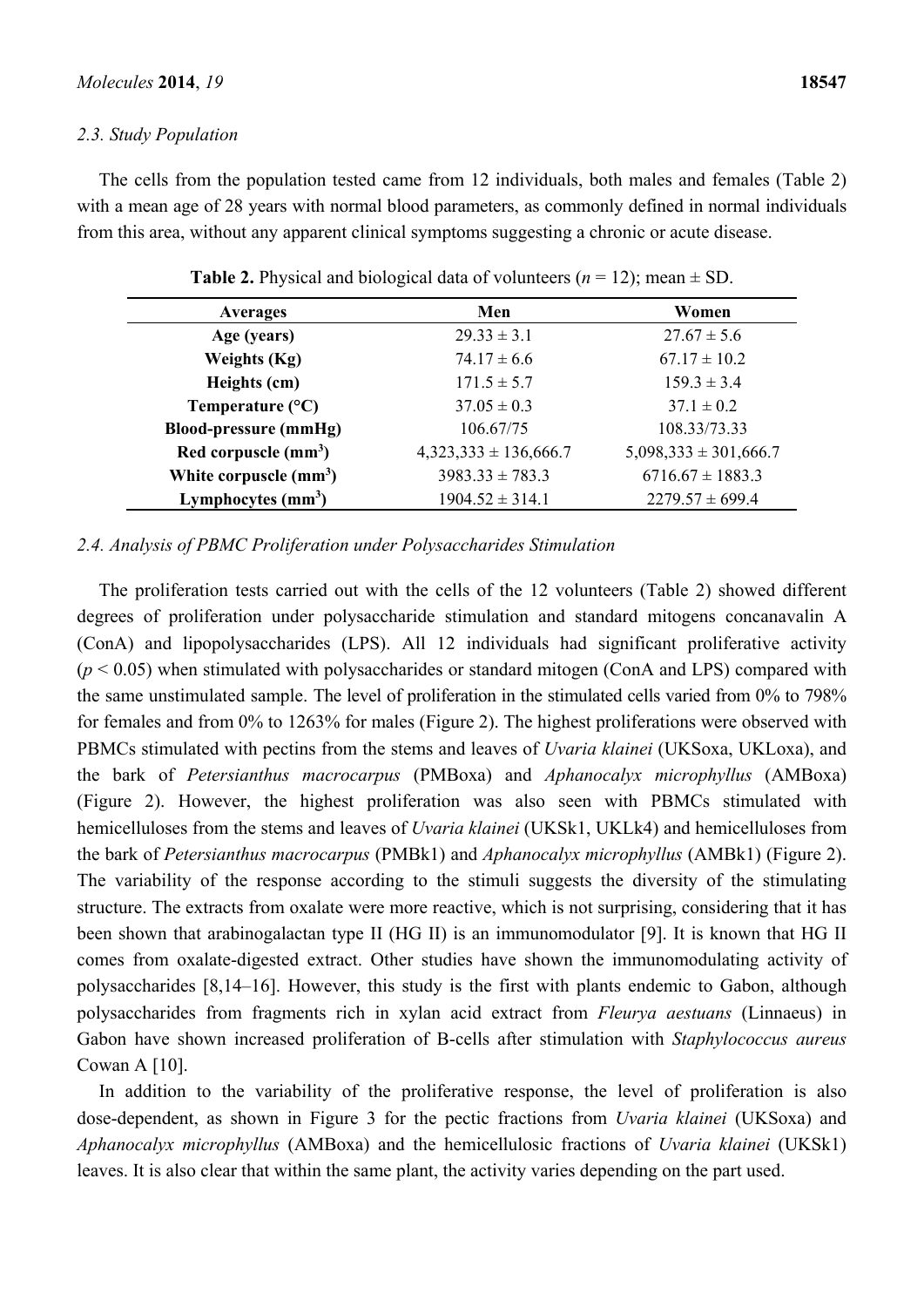Figure 2. Proliferation of PMBCs from 12 volunteers stimulated by polysaccharide extracts: oxalate (oxa), 1 M KOH (K1) and 4 M (K4) compared with concanavalin A (ConA), lipopolysaccharide (LPS) and unstimulated cells; mean ± SD.



**Figure 3.** Representation of the dose-response effect of polysaccharide extracts: oxalate (Oxa), 1 M KOH (K1) and 4 M KOH (K4) compared with concanavalin A (ConA)  $(n = 6)$ ; mean  $\pm$  SD.





A set of PBMCs from the study's subjects was used to measure the level of cytokine synthesis in the first step with pectin extracted from UKSoxa, UKS, UKLoxa, PMBoxa, SZBoxa and AMBoxa. The results (Figure 4A) show substantial variation at the individual level. This was observed with the synthesis of IFN-γ, which varied from 60.2 ± 73.5 pg/mL to 165.6 ± 188.7 *versus* 14.15 ± 13.77 pg/mL for unstimulated cells), IL-10 from  $17.9 \pm 12.93$  pg/mL to  $43.92 \pm 28.1$  pg/mL versus  $35.58 \pm 18.73$  pg/mL for unstimulated cells and IL-12 from  $12.65 \pm 1.54$  pg/mL to  $65.7 \pm 105.8$  pg/mL versus 12.6  $\pm$  0.56 pg/mL for unstimulated cells; then, GM-CSF from 22.5  $\pm$  19.6 to 148.20 *versus*  $20.67 \pm 24$  pg/mL for unstimulated cells. IL-6 was also elevated with the greatest amount of extract compared to unstimulated cells (7.97 to 323.63 pg/mL *versus* 37.54 pg/mL for unstimulated cells). However, the synthesis of IL-4 and IL-2 was not observed *in vitro*. Despite the differences at the individual level in the quantity of cytokine secreted by PBMCs stimulated by pectins, the difference with unstimulated cells as a group was not statistically significant (*p* varied between 0.38 and 1). The same experiment was conducted with PBMCs stimulated with hemicelluloses from K1 and hemicelluloses from K4. The results again show heterogeneity in the response, although the level of cytokine-like IFN-γ stimulated with SZBK1, UKLK4, PMBK4 and AMBK4 was sometimes very high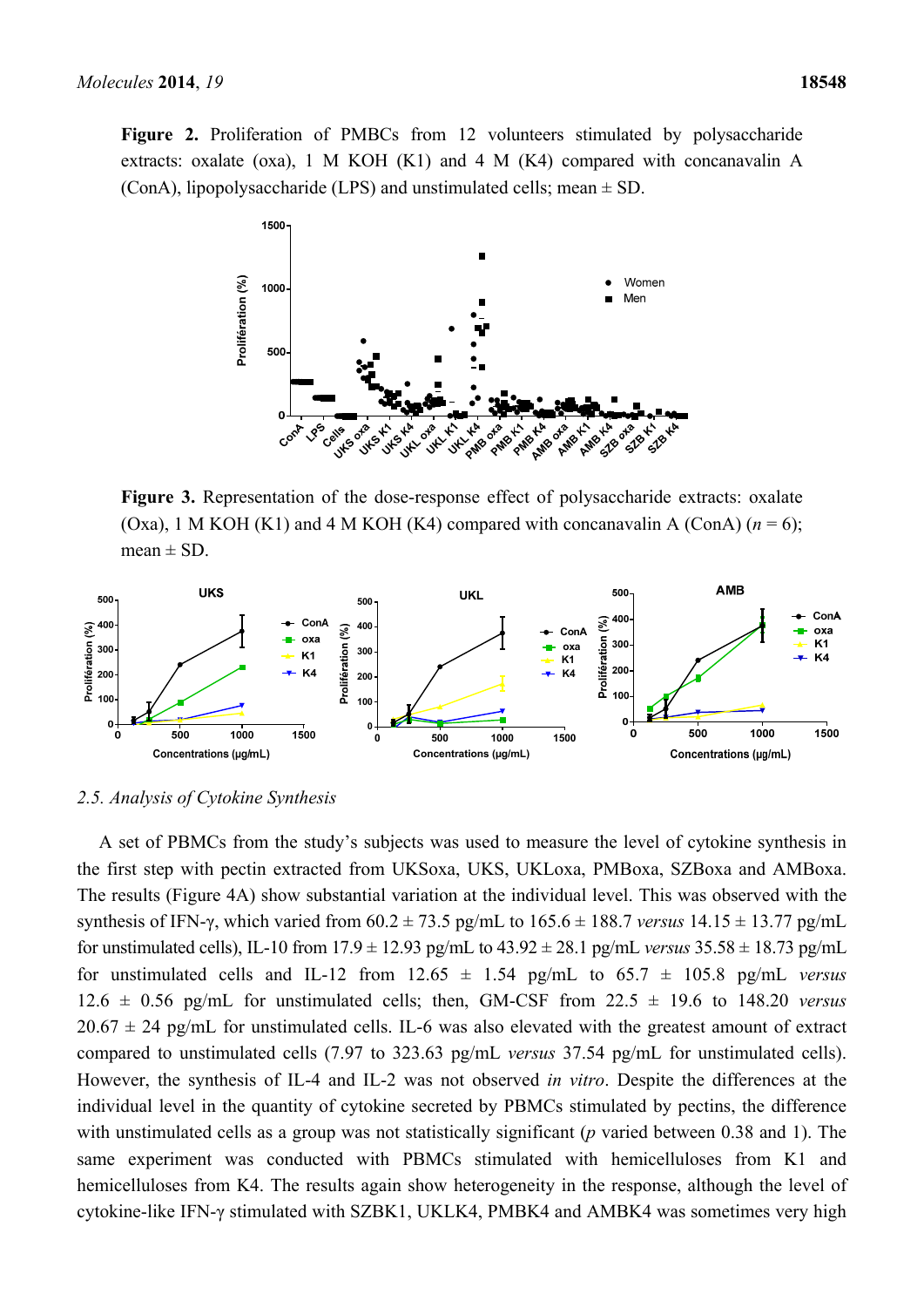(Figure 4B,C). These differences between stimulated and unstimulated cells did not reach statistical significance (197.4 pg/mL, 232.4 pg/mL, 121.9 pg/mL and 130 pg/mL, respectively, *versus* 49.5 pg/mL for unstimulated cells;  $p = 0.08$  in all cases).

**Figure 4.** (**A**) Induction of cytokines by PMBCs from four volunteers after stimulation with pectin extracts compared with unstimulated cells; **(B)** profile of cytokine induction of PMBCs from three volunteers after stimulation by hemicellulose extracts (K1) compared to unstimulated cells. (**C**) Profile of cytokine induction of PMBCs from four volunteers after stimulation by hemicellulose extracts (K4) compared with unstimulated cells.

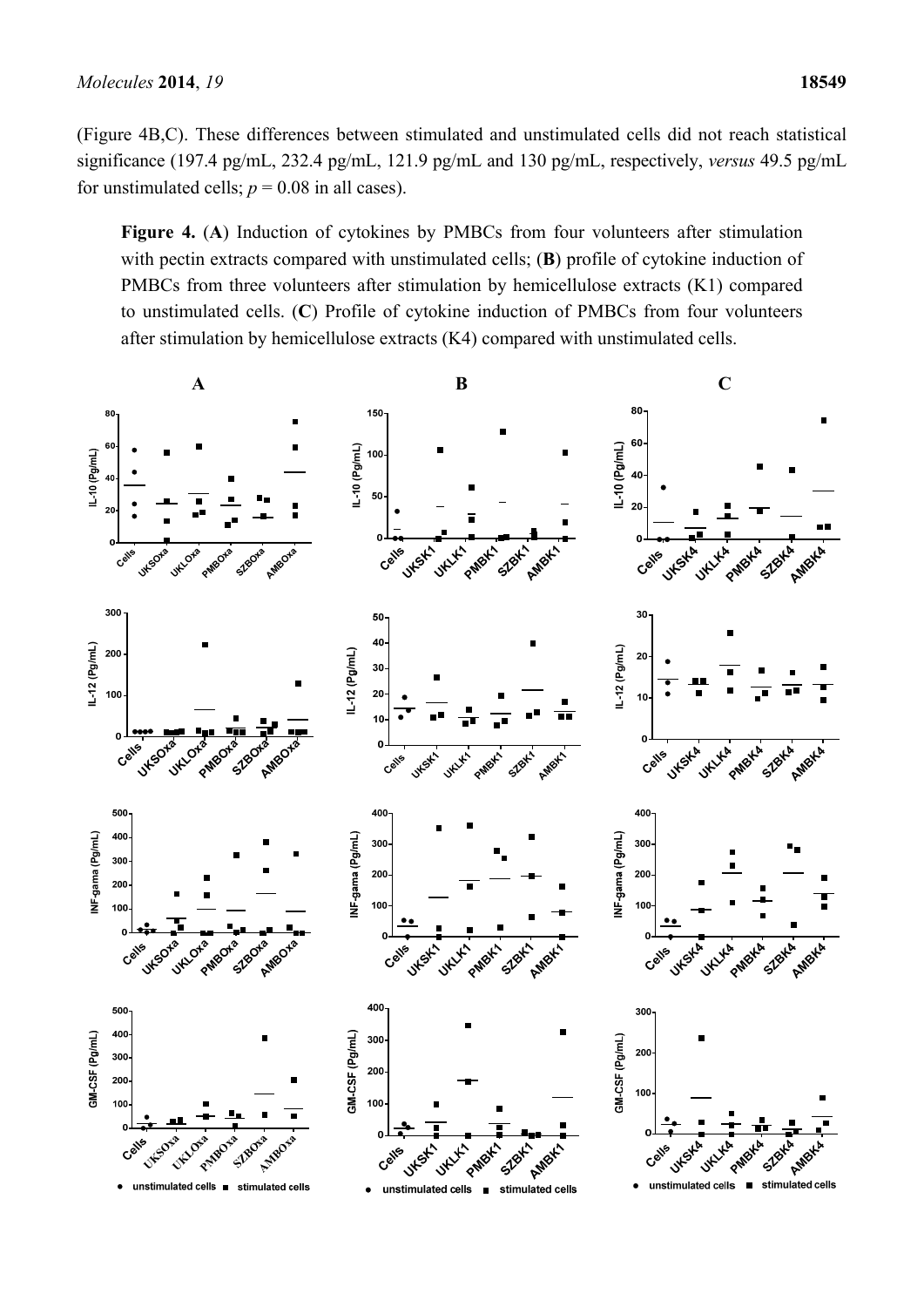This study did not show any significant change in cytokine production before and after stimulation with the polysaccharides tested. The lack of IL-4 and IL-2 synthesis may stem from technical failure rather than complete absence of synthesis. However, the rationale of carrying out this experiment was based on the importance of cytokine in immunity [17–19] and suggested that the pooled sample from different individuals may not reveal the real trend in cytokine synthesis in a given study*.*

# *2.6. Effect of Chemical and Enzymatic Treatment on the Capacity of Immunostimulation by Polysaccharides*

For this experiment, the PBMCs of the 12 subjects were tested after stimulation by pectins treated enzymatically with EPG and after saponification (NAOH) compared to unstimulated PBMCs from the same individuals and PBMCs stimulated with mitogens (LPS and ConA) (Figure 5). It appears that proliferation was abolished when pectin treated with EPG was used for stimulation of PBMCs, while proliferation was significantly high with PBMCs treated with saponified pectin (*p* < 0.05) compared to cells that were unstimulated or stimulated with EPG, regardless of the sex of the cells' donors  $(p < 0.05)$ .

Figure 5. Proliferation of PMBCs from 12 volunteers stimulated by polysaccharide extracts: pectin (oxa), oxalate saponified (oxa + NaOH) or digested with EPG (oxa + EPG) compared with concanavalin A (ConA), lipopolysaccharide (LPS) and unstimulated cells;  $mean \pm SD$ .



Similarly, cytokine secretion was examined after chemical and enzymatic treatment. As previously observed with cytokine synthesis with cells stimulated with untreated polysaccharides, the response remained heterogeneous with variation in the group of subjects, and the difference between cells stimulated by treated polysaccharides and unstimulated cells was statistically non-significant  $(p = 0.24$  and 1) among groups treated with either NaOH or EPG (Figure 6). The substantial variation between individuals suggests that genetic characteristics are involved. It has been shown that TLR, which seems to be the receptor site for plant extract stimulation, can vary from one person to another. The heterogeneous nature of the allelic repertoire of human TLR has been shown [20]. An alternative explanation may be that the response to a specific extract is dependent on the immunological environment in each individual [21].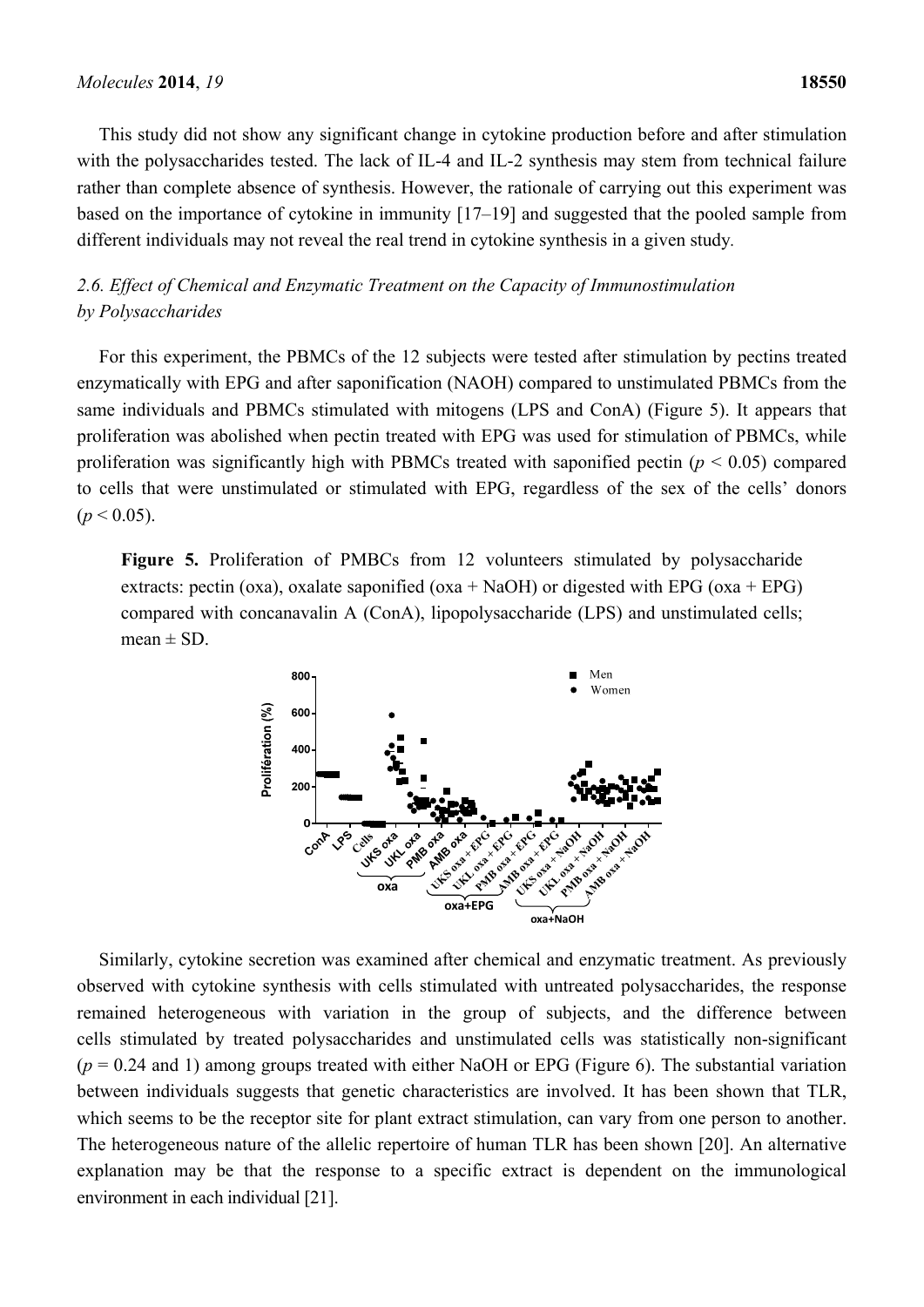**Figure 6.** Representative dot scatter of the profile of cytokine induction by PMBCs of two volunteers after stimulation by saponified oxalate extracts (oxa + NaOH). (**A**) Oxalate extracts digested by EPG; (**B**) from plants (UKS, UKL, AMB) compared to unstimulated cells.



# *2.7. Analysis of IgG Secretion in Vitro*

Immunoglobulin G (IgG) is the major immunoglobulin in the sera and accounts for approximately 70% of immunoglobulin. This isotype has several properties and valuable effector functions (fixation of antigen, complement, cells, neutralization, agglutination and precipitation). It can cross the placental barrier and the absence of IgG synthesis or its poor quality can lead to several diseases, such as allergic diseases and primary immune deficiency disease. In this study, only hemicelluloses from the bark of *Aphanocalyx microphyllus* (AMBK4) induced synthesis of IgG by PBMCs, as shown in Figure 7; in comparison with unstimulated cells or LPS- and ConA-stimulated cells. However, the subclass was not determined. Similar results were obtained with *Echinacea angustifolia* extract, which was not only capable of increasing the production of specific IgG in chickens immunized with human albumin, but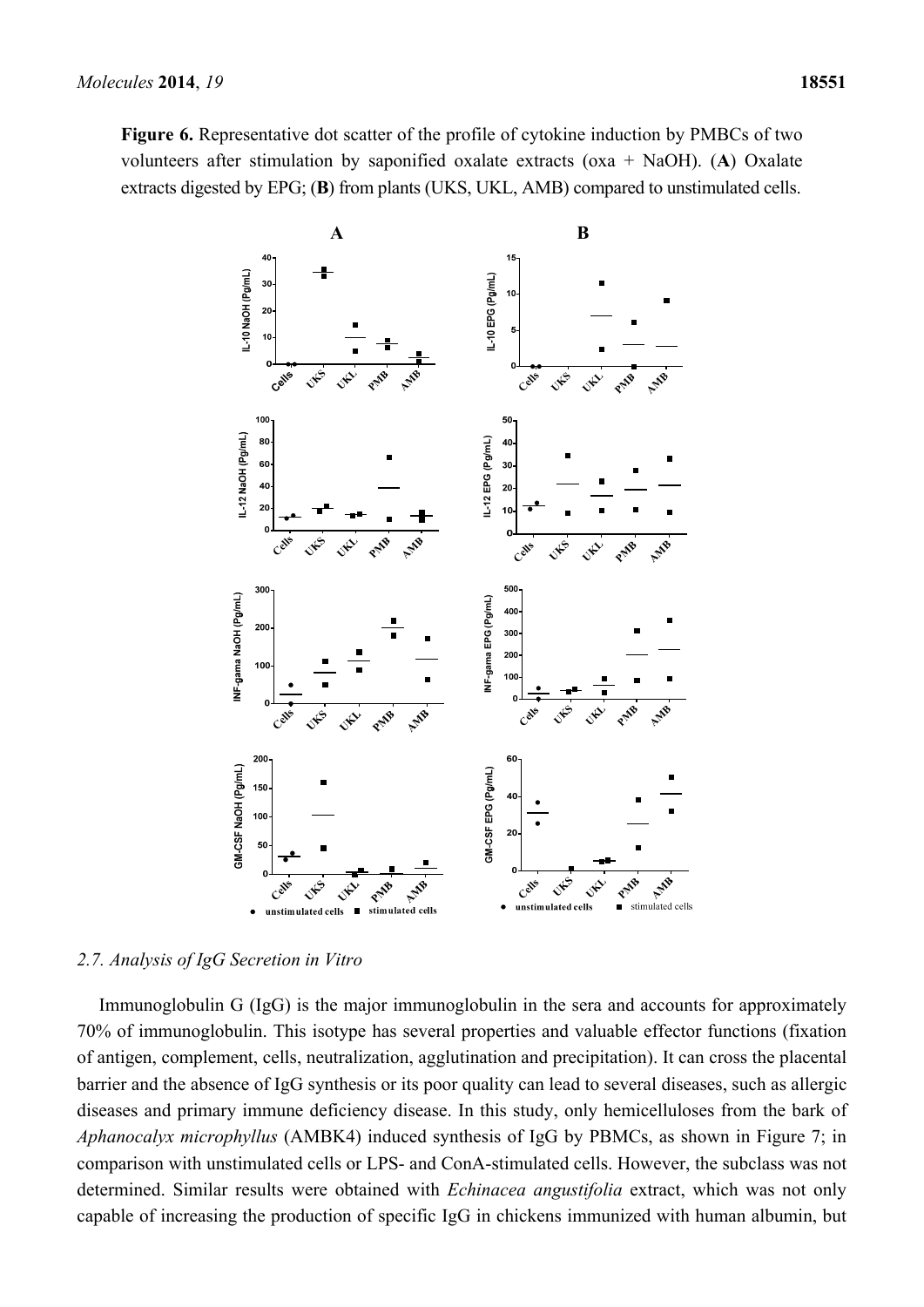was also capable of restoring the synthesis of IgG in an immunodeficient chicken. Other studies have confirmed these observations, showing that administration of ginseng extract induces an increased production of specific IgG to antigen administered after treatment with ginseng extract. Such results open new perspectives in the search for new treatments for atopic allergies, autoimmune disease and primary immunodeficiency (PID).

Figure 7. Illustration of the induction of IgG with polysaccharide extracts: oxalate (oxa), KOH 1 M (k1) and 4 M (k4) compared with concanavalin A (ConA), lipopolysaccharides (LPS) and unstimulated cells.



In general, studies on the relationship between pectin structure and biological activities are not new. However, the diversity and the complex nature of the structure of these molecules preclude generalization of their activity to all plant-derived polysaccharides; thus, this assertion substantiates our study on these specific Gabonese plants. Many studies have shed light on the importance of pectin, which appears as very bioactive polysaccharides [22]. In our study, although the mechanism by which the pectin tested is acting on cells proliferation was not studied, the first aim was to demonstrate that these molecules have an effect on PBMC; further study should analyze the mechanism underlying PBMC proliferation under polysaccharide stimulation. Previous work has shown the importance of pectin and their modified forms [22], and some mechanisms of action have been described, which involved binding and inhibition of galectin-3 (GAL-3) via the RG-I domain of polysaccharide. GAL-3 is a protein that is overexpressed in the cancer state and is present on many cells' surface and in the extracellular environment. Galectin-3 has been shown to modulate T-cell growth [23]. It also regulates monocyte and macrophages function [24]. Because removal of the HG region by enzymatic treatment in our experience suppress PBMC proliferation, it is likely that maintaining the HG and RG-I domain together may be important to maintain cell proliferation activity in this study. Evidence of the activity of pectin on immune modulation is provide by the experiment on β glucan [25,26]. Other experiments have shown that polysaccharides from *Biophytum petersianum* with β-D-(1→4)-galactan containing a side chain in their RG-I region play an important role in immunomodulation against Peyer's patch cells [27]. It has been suggested that polysaccharides bind to a specific receptor on the cell [28], and it has been shown that soluble β-glucan polysaccharides bind to the lectin site of neutrophils or natural killer cells' CR3 [29]. That orally-delivered glucan may inhibit infection [30], that oligosaccharides can alter regulatory T-cell function against vaccine responsiveness [31] and the diversity observed in the polysaccharides structure offer numerous perspectives in the health sciences.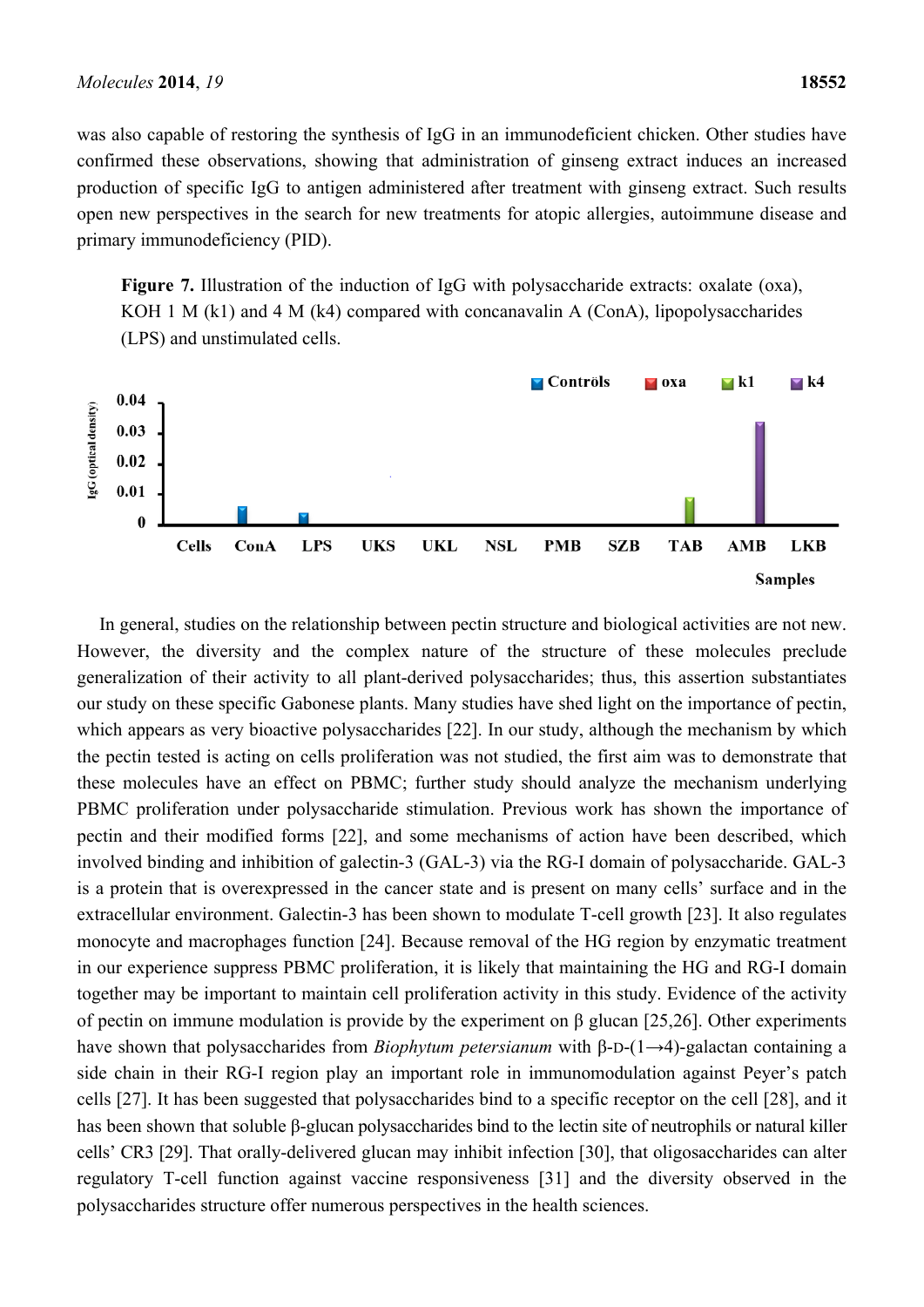#### **3. Experimental Section**

#### *3.1. Natural Samples*

The therapeutic properties of the plants selected were reviewed [11,32,33]. The plants were collected in the Estuaire and Ngounie regions of Gabon. Each voucher specimen was deposited in the National Herbarium of Gabon (HNG). Different parts were used for extraction: leaves, bark and stems. These parts were dried and crushed at the Institut de Pharmacopée et de Médecine Traditionnelle (IPHAMETRA) in Gabon. The polysaccharides were isolated and characterized at the University of Rouen in France. The immunomodulator activities of the samples were recorded at the Centre International de Recherches Médicales de Franceville (CIRMF), Gabon.

#### *3.2. Human Samples*

Blood samples were obtained from human volunteers from whom informed consent was obtained (mean age, 28 years; healthy male and female individuals). Ethical clearance was obtained from the National Ethical Committee of Gabon, Reference PROT No. 0006/2013/SG/CNE. Blood samples were drawn from the arm in uncoagulated form and used for isolation of PBMCs and plasma.

## *3.3. Polysaccharides from Cell Wall Extraction and Characterization*

Dried plant organs were ground and agitated in boiling water for 1 h to obtain a water-insoluble sample. These samples were then incubated in methanol for 24 h. The insoluble material was collected and then agitated in boiling ethanol 70% for 1 h. The alcohol-insoluble residues, mainly composed of cell wall polymers, were submitted to sequential chemical extraction, as previously described [13]. Briefly, the residues were boiled in 0.05% ammonium oxalate for 1 h. The soluble extracts, called oxa, were separated by centrifugation, dialyzed against water and freeze-dried. The pellets were then incubated in potassium hydroxyl 1 M (Fraction K1) and 4 M (Fraction K4) containing 20 mM NaBH4. The monosaccharide composition of these fractions was determined by gas phase chromatography analysis of the trimethylsilyl methylglycoside derivatives according to [34]. The pectic fraction was demethyl-esterified (oxa + NaOH) and digested with endopolygalacturonase (EPG).

# *3.4. Analysis of PBMC Proliferation*

PBMCs from healthy human volunteers were isolated using the Ficoll gradient after centrifugation at 1500 rpm/min for 30 min, washed three times with phosphate buffered saline (PBS), pH 7, and then distributed in 96-well plates as a suspension of  $5 \times 10^5$  cells/mL in an RPMI medium containing 10% fetal calf serum and penicillin/streptomycin. The plates were then incubated in an incubator at 37 °C in a 5% CO2 atmosphere for 24 h before adding different polysaccharide extracts at a 0- to 1000-µg/mL concentration and mitogen (ConA, LPS at 0–1,000 µg/mL). The plates were again left to incubate for 4 days. At this stage, MTT was added to each well and left to incubate for 2 h in the same conditions. Then, 50  $\mu$ L of isopropanol were added and mixed with the cells. Plates were then passed through a spectrophotometer at 570 nm, and the optical density (OD) of each well was recorded. Then, the percentage of proliferation was calculated as % = (OD sample – OD control) × 100, where the OD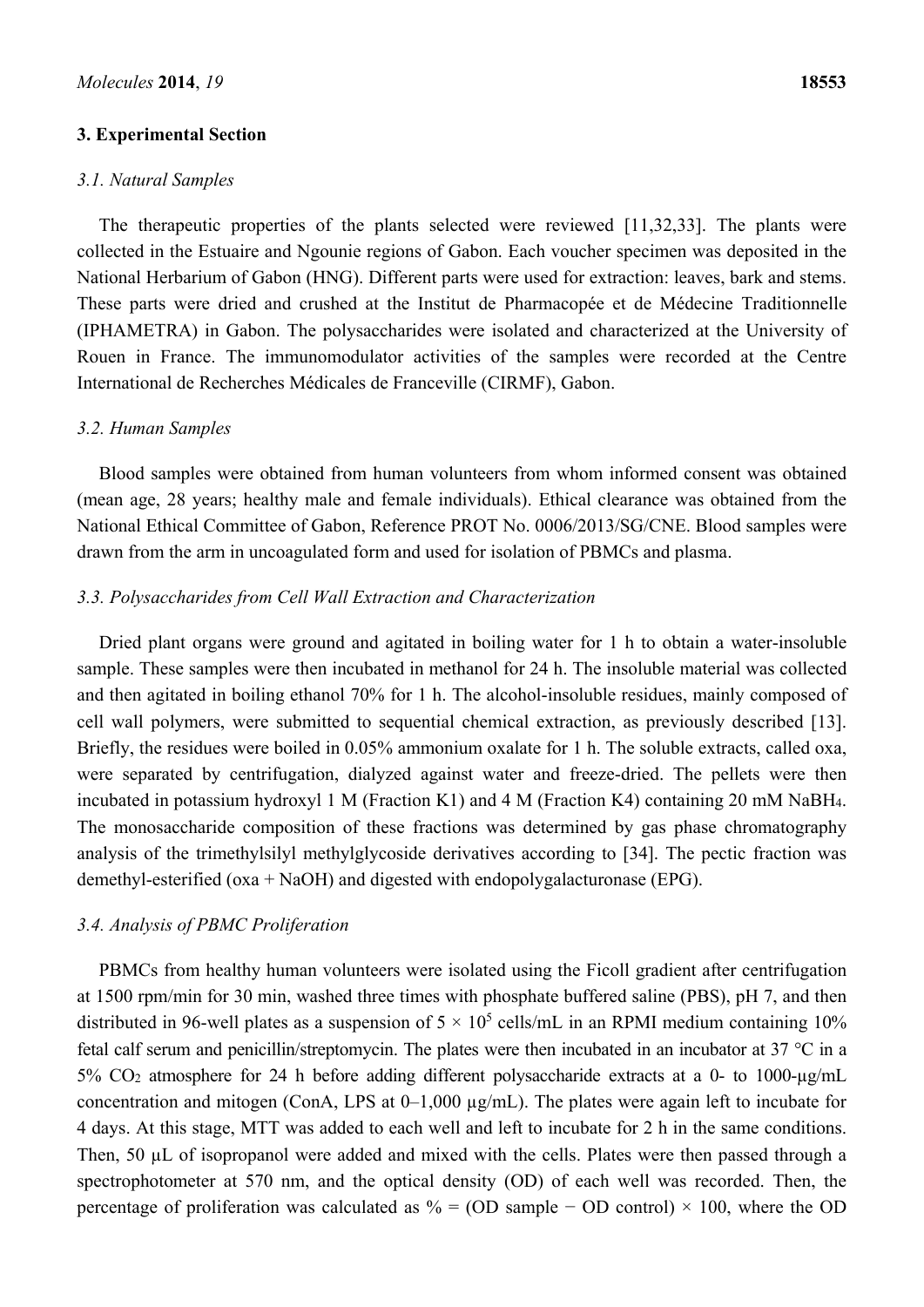sample is the one obtained 5 days after stimulation by polysaccharides or mitogens, and the OD control was obtained with unstimulated cells after 5 days in culture.

#### *3.5. Analysis of Cytokines Synthesis*

The following cytokines were measured *in vitro* according to the manufacturer's protocols (Quantikine R&D Systems, Abingdon, U.K.): IL-2, IL-4, IL-6, IL-10, IL-12, GM-CSF, IFN-γ. Briefly, PBMCs from healthy volunteers were cultured at  $1 \times 10^6$ /mL in similar conditions as for the proliferation test. They were left in culture for 24 h before the addition of 100 µL of different polysaccharides and mitogens to 24-well plates. This mixture was left for 3 days in culture before harvesting the supernatant, which was used for cytokine measurement. We incubated 100 µL of each supernatant in a precoated well with a monoclonal against each specific cytokine. The rest of the protocol followed the manufacturer's instructions. The quantity of cytokine was determined using a curve plotted with the known quantity of cytokine against the OD measured at 450 nm. The sensitivity limit was 7 pg/mL, 10 pg/mL, 0.7 pg/mL, 3.9 pg/mL, 5 pg/mL, 3 pg/mL and 5 pg/mL for the detection test of IL-2, IL-4, IL-6, IL-10, IL-12, GM-CSF and IFN-γ, respectively.

## *3.6. Analysis of the Secretion of IgG*

This was performed according to the methods commonly used for the measurement of the IgG level in the culture supernatant [35,36] with some modifications. Briefly, a 96-well microtiter plate was coated with 100 µL of a monoclonal antihuman IgG at 10 µg/mL in carbonate buffer, pH 9.6, overnight. The following day's plate was washed three times with  $100 \mu L$  of TBS/ Tween 0.05%, then incubated for 2 h with 5% bovine serum albumin (BSA) in TBS/Tween 0.05%, washed again and incubated with 100 µL of supernatant obtained from the PBMC culture that had been stimulated in the same manner as for the cytokine assay. After this, the incubation, plate was washed again three times with TBS/Tween 0.05%, followed by a 1-h incubation with a polyclonal antihuman IgG labeled with alkaline phosphatase diluted to 1/2000 in TBS/Tween 0.05% with 1% BSA. The reaction was demonstrated by the incubation of each well with 100 µL of phosphatase substrate for 30 min at room temperature. The OD was measured at 405 nm in a spectrophotometer. *In vitro* secreted IgG was determined as OD stimulated cells minus OD unstimulated cells.

#### *3.7. Statistical Analysis*

The mean level plus or minus the standard deviation and median were determined for each experiment carried out in triplicate or for each data group. The nonparametric Mann–Whitney *U*-test was used to compare the difference in proliferation or cytokine level among the groups. These analyses were performed with Minitab 16 software (Minitab Inc., State College, PA, USA). A *p*-value less than or equal to 0.05 was considered significant.

# **4. Conclusions**

This study confirms the immunostimulatory properties of polysaccharides. The limits of these properties appear to be related to their molecular structure and the nature of the host. In this specific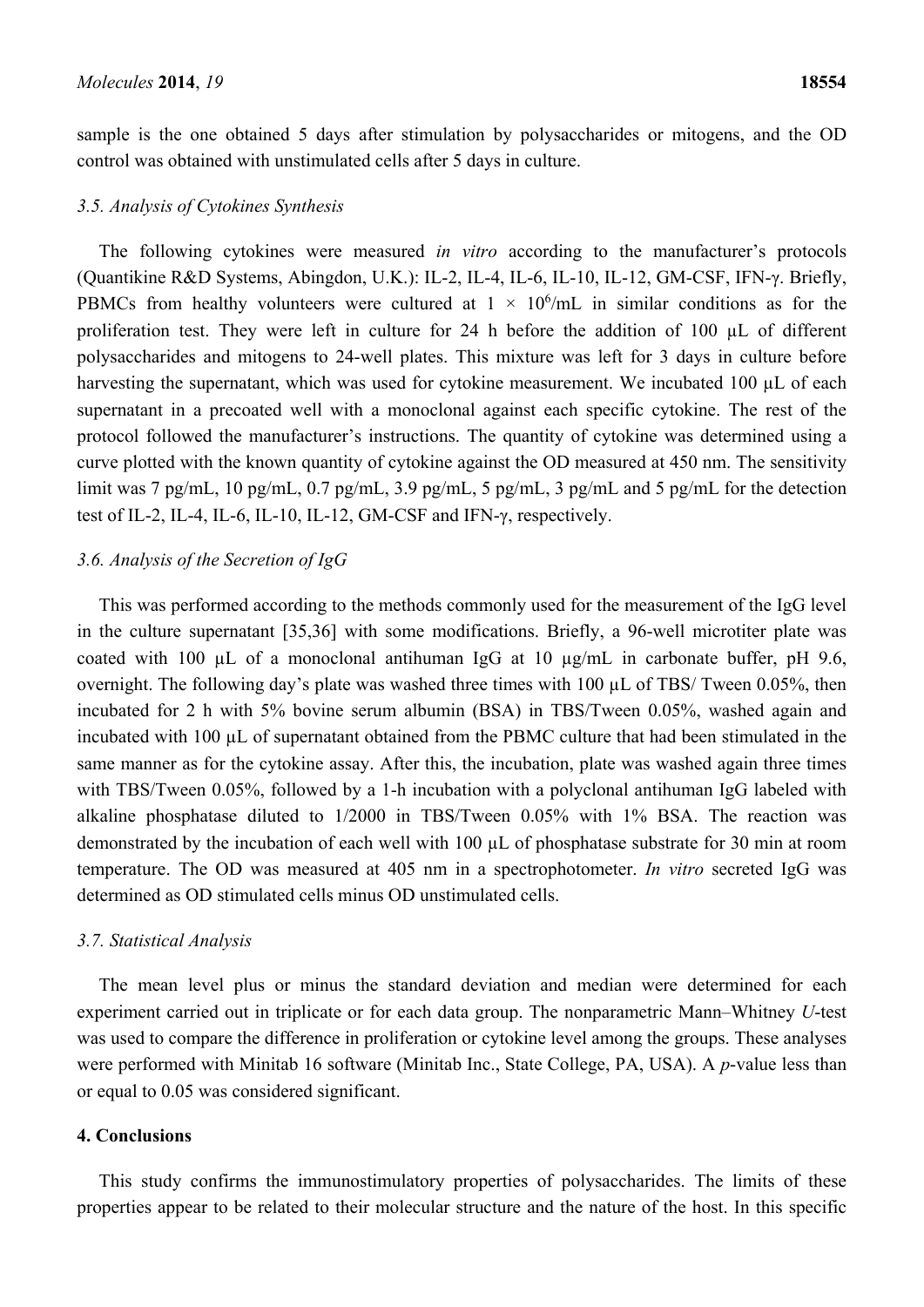case, the removal of the HG backbone abolished the PBMC proliferation. In addition, the polysaccharides studied do not all act in the same way: some affect the production of effectors (antibodies, cell proliferation), but the production of cytokines by different individuals under stimulation was heterogeneous. It is therefore necessary to study the detailed structure of these molecules in relation to their immunostimulatory activity.

#### **Acknowledgments**

The authors extend their thanks to The University of Rouen, France, for training, investigation in this study and access to technical platforms. Thanks are also due to the Centre International de Recherches Médicale de Franceville (CIRMF), sponsored by the government of Gabon, Total Gabon and the Ministère Français des Affaires Etrangères for biology test platforms. We also acknowledge Raymonde Mboma and Raoul Niangadouma for botanical identification and collection of the plants used in the study.

# **Author Contributions**

L.E.M. performed the experimental, drawing of graphic, contribute to the writing of the manuscript; A.V. performed the gas phase chromatography and mass spectro analysis; J.P.A. and P.L. designed the research, analysis of data, wrote the manuscript.

## **Conflicts of Interest**

The authors declare no conflict of interest.

# **References**

- 1. Letonturier, P. *Immunologie Générale*, 7th ed.; Masson: Paris, France, 2001; p. 180.
- 2. Espinosa, E.; Chillet, P. *Immunologie*; Ellipses: Paris, France, 2006; p. 422.
- 3. Moser, M.; Leo, O. Key concepts immunology. *Vaccine* **2010**, *28*, C2–C13.
- 4. Liu, C.H.; Lin, Q.X.; Gao, Y.; Ye, L.; Xing, Y.Y.; Xi, T. Characterization and antitumor activity of a polysaccharide from *Strongylocentrotus. nudus* eggs. *Carbohyd. Polym.* **2007**, *67*, 313–318.
- 5. Newman, D.J.; Cragg, G.M.; Snader, K.M. The influence of natural products upon drug discovery. *Nat. Prod. Rep.* **2000**, *17*, 215–234.
- 6. Berlin, C. Herbal medicine. *Clin. Pediatr. (Phila)* **2001**, *40*, 271–272.
- 7. Licciardi, P.V.; Underwood, J.R. Plant-derived medicines: A novel class of immunological adjuvants. *Int. Immunopharmacol.* **2011**, *11*, 390–398.
- 8. Diallo, D.; Paulsen, S.B.; Liljeba, T.H.A.; Michaelsen, T.E. Polysaccharides from the roots of *Entada africana* Guill. et Perr., Mimosaceae, with complement fixing activity. *J. Pharmacol.*  **2001**, *74*, 159–171.
- 9. Inngjerdingen, K.T.; Patel, T.R.; Chen, X.; Kenne, L.; Allen, S.; Morris, G.A.; Harding, S.E.; Matsumoto, T.; Diallo, D.; Yamada, H.; *et al.* Immunological and structural properties of a pectic polymer from *Glinus. oppositifolius*. *Glycobiology* **2007**, *17*, 1299–1310.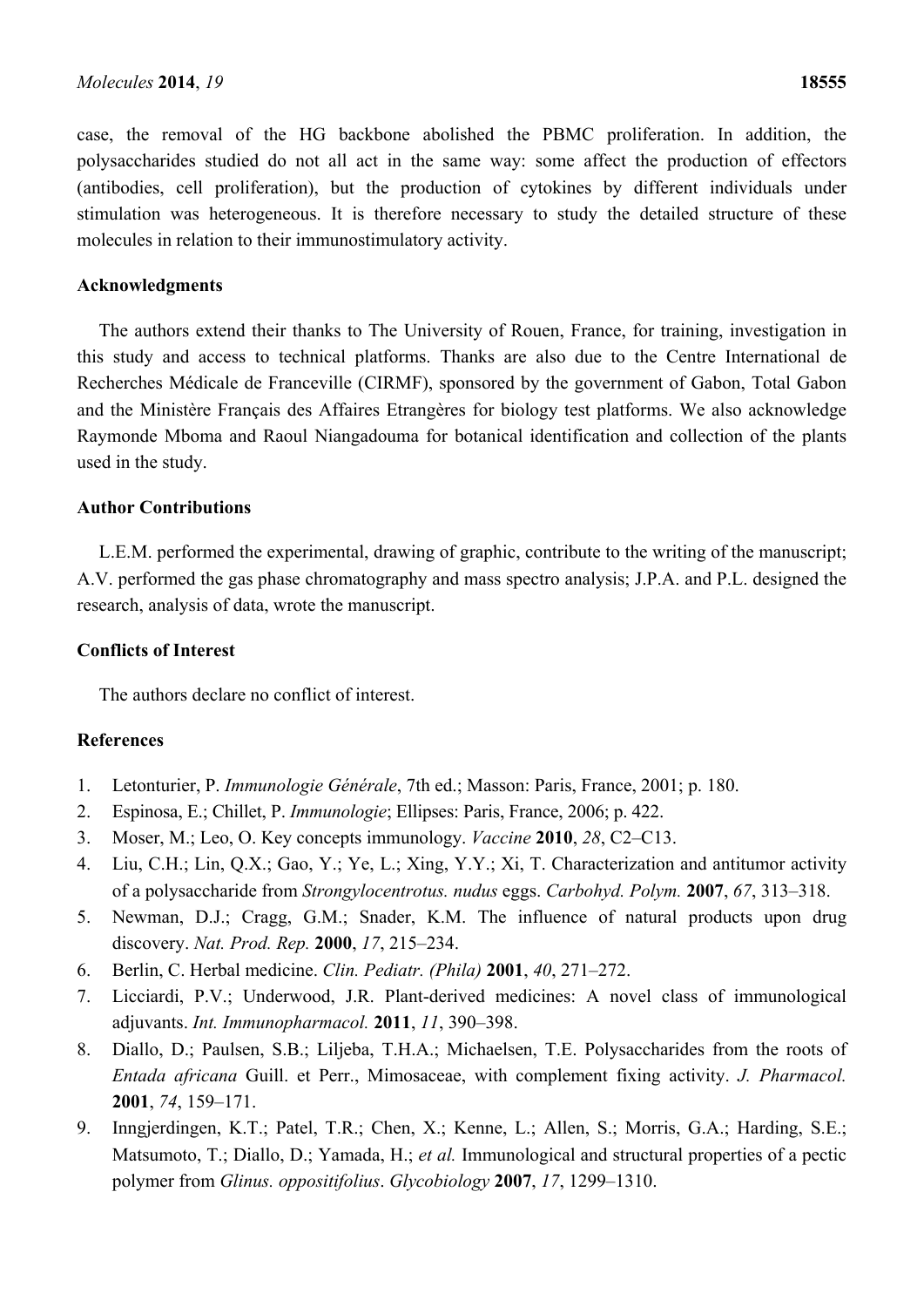- 10. Angone, S.A.; Nguema-Ona, E.; Driouich, A. La thérapie par les plantes en Afrique: Activités immunostimulantes des polysaccharides de la paroi végétale. *Phytothérapie* **2010**, *8*, 223–230.
- 11. Walker, A.; Sillans, R. Les plantes utiles du Gabon. *Pharm. Biol*. **1961**, *1*, 27.
- 12. Ogundaini, A.O.; Ojewole, J.A.O.; Yisak, W. Preliminary phytochemical studies of *Combretodendron macrocarpum* (P. Beauv) keay with refence to its hypotensive principles. *J. Ethnopharmacol.* **1983**, *9*, 337–345.
- 13. Mengome, L.E.; Voxeur, A.; Akué, J.P.; Lerouge, P. Screening of antioxidant activities of polysaccharides extracts from endemic plants in Gabon. *Bioact. Carbohydr. Diet. Fibre* **2014**, *3*, 77–88.
- 14. Na, S.Y.; Jung, W.J.; Kim, S.M.; Park, J.K.; Lee, S.M.; Kim, O.S.; Synytsya, A.; Park, Y. Purification, characterization and immunostimulating activity of water-soluble polysaccharide isolated from *Capsosiphon. fulvescens*. *Int. Immunopharmacol*. **2010**, *10*, 364–370.
- 15. Yoon, Y.D.; Han, S.B.; Kang, J.S.; Lee, C.W.; Park, S.K.; Lee, H.S.; Kang, J.S.; Kim, H.M. Toll-like receptor 4-dependent activation of macrophages by polysaccharide isolated from the radix of *Platycodon. grandiflorum. Int. Immunopharmacol.* **2003**, *3*, 1873–1882.
- 16. Yoon, Y.D.; Kang, J.S.; Han, S.B.; Park, S.K.; Lee, H.S.; Kang, J.S.; Kim, H.M. Activation of mitogen-activated protein kinases and AP-1 by polysaccharide isolated from the radix of *Platycodon. grandiflorum* in RAW 264.7 cells. *Int. Immunopharmacol*. **2004**, *4*, 1477–1487.
- 17. Caux, C.; Dezutter-Dambuyant, C.; Schmitt, D.; Bonchereau, J. GM-CSF ant TNF-α cooperate in the generation of dentritic Langerhans cells. *Nature* **1992**, *360*, 258–261.
- 18. Zhang, C.; Huang, K. Characteristic immunostimulation by MAP, a polysaccharide isolated from the mucus of the loach , *Misgurnus. anguillicaudatus. Carbohydr. Polym.* **2005**, *59*, 75–82.
- 19. Battaglia, M.; Stabilini, A.; Draghici, E.; Gregori, S.; Mocchetti, C.; Bonifacio, E.; Roncarolo, M.G. Rapamycin and interleukin-10 treatment induces T regulatory type 1 cells that mediate antigen-specific transplantation tolerance. *Diabetes* **2006**, *55*, 40–49.
- 20. Georgel, P.; Macquin, C.; Bahram, S. The heterogeneous allelic repertoire of human toll-like receptor (TLR) genes. *PLoS One* **2009**, *4*, e7803.
- 21. Priyankar, D.; Tapas, K.C. *In vitro* modulation of TH1 and TH2 cytokine expression by edible tuber of Dioscorea alata and study of correlation patterns of the cytokine expression. *Food Sci. Hum. Wellness* **2014**, *3*, 1–8.
- 22. Maxwell, E.G.; Belshaw, N.J.; Waldron, K.W.; Morris, V.J. Pectin—An emerging new bioactive food polysaccharide. *Trends Food Sci. Technol*. **2012**, *24*, 64–73.
- 23. Yang, R.-Y.; Hsu, D.K.; Liu, F.-T. Expression of galectin-3 modulates T-cell growth and apoptosis. *Proc. Natl. Acad. Sci. USA* **1996**, *93*, 6737–6742.
- 24. Paclik, D.; Werner, L.; Guckelberger, O.; Wiedenmann, B.; Sturm, A. Galectin distinctively regulate central monocyte and macrophage function. *Cell. Immunol*. **2011**, *271*, 97–103.
- 25. Chan, G.C.-F.; Chan, W.K.; Sze, D.M.-Y. The effects of β-glucan on human immune and cancer cells. *J. Hematol. Oncol*. **2009**, *2*, 25, doi:10.1186/1756-8722-2-25.
- 26. Akramiené, D.; Kondrotas, A.; Didziapetriené, J.; Kévelaitis, E. Effects of β-glucans on the immune system. *Medicina (Kaunas)* **2007**, *43*, 597–606.